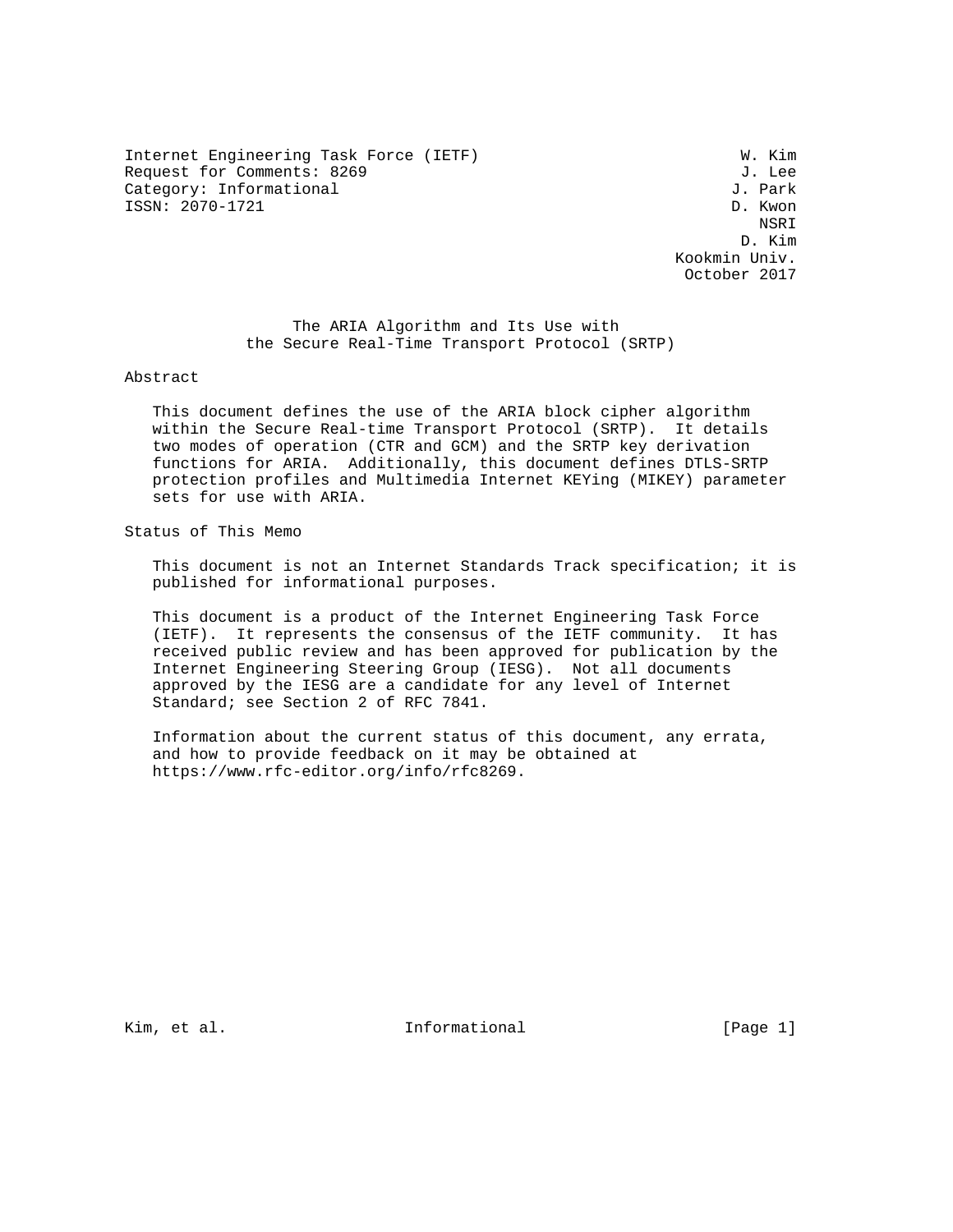# Copyright Notice

 Copyright (c) 2017 IETF Trust and the persons identified as the document authors. All rights reserved.

 This document is subject to BCP 78 and the IETF Trust's Legal Provisions Relating to IETF Documents (https://trustee.ietf.org/license-info) in effect on the date of publication of this document. Please review these documents

 carefully, as they describe your rights and restrictions with respect to this document. Code Components extracted from this document must include Simplified BSD License text as described in Section 4.e of the Trust Legal Provisions and are provided without warranty as described in the Simplified BSD License.

Table of Contents

|  |  |  |  |  |  |  | 3                                                                                                                                                                                                                                                                                                                                                                |
|--|--|--|--|--|--|--|------------------------------------------------------------------------------------------------------------------------------------------------------------------------------------------------------------------------------------------------------------------------------------------------------------------------------------------------------------------|
|  |  |  |  |  |  |  | 3                                                                                                                                                                                                                                                                                                                                                                |
|  |  |  |  |  |  |  | $\overline{3}$                                                                                                                                                                                                                                                                                                                                                   |
|  |  |  |  |  |  |  | $\overline{3}$                                                                                                                                                                                                                                                                                                                                                   |
|  |  |  |  |  |  |  | $\overline{3}$                                                                                                                                                                                                                                                                                                                                                   |
|  |  |  |  |  |  |  | $\overline{4}$                                                                                                                                                                                                                                                                                                                                                   |
|  |  |  |  |  |  |  | $\overline{4}$                                                                                                                                                                                                                                                                                                                                                   |
|  |  |  |  |  |  |  | $\overline{4}$                                                                                                                                                                                                                                                                                                                                                   |
|  |  |  |  |  |  |  | 7                                                                                                                                                                                                                                                                                                                                                                |
|  |  |  |  |  |  |  | 8                                                                                                                                                                                                                                                                                                                                                                |
|  |  |  |  |  |  |  | 8                                                                                                                                                                                                                                                                                                                                                                |
|  |  |  |  |  |  |  | 8                                                                                                                                                                                                                                                                                                                                                                |
|  |  |  |  |  |  |  | 9                                                                                                                                                                                                                                                                                                                                                                |
|  |  |  |  |  |  |  | 9                                                                                                                                                                                                                                                                                                                                                                |
|  |  |  |  |  |  |  | 11                                                                                                                                                                                                                                                                                                                                                               |
|  |  |  |  |  |  |  | 12                                                                                                                                                                                                                                                                                                                                                               |
|  |  |  |  |  |  |  | 12                                                                                                                                                                                                                                                                                                                                                               |
|  |  |  |  |  |  |  | 12                                                                                                                                                                                                                                                                                                                                                               |
|  |  |  |  |  |  |  | 13                                                                                                                                                                                                                                                                                                                                                               |
|  |  |  |  |  |  |  | 14                                                                                                                                                                                                                                                                                                                                                               |
|  |  |  |  |  |  |  | 14                                                                                                                                                                                                                                                                                                                                                               |
|  |  |  |  |  |  |  | 15                                                                                                                                                                                                                                                                                                                                                               |
|  |  |  |  |  |  |  | 15                                                                                                                                                                                                                                                                                                                                                               |
|  |  |  |  |  |  |  | 15                                                                                                                                                                                                                                                                                                                                                               |
|  |  |  |  |  |  |  | 17                                                                                                                                                                                                                                                                                                                                                               |
|  |  |  |  |  |  |  | 19                                                                                                                                                                                                                                                                                                                                                               |
|  |  |  |  |  |  |  | Key Derivation Functions<br>7.1. Normative References<br>7.2. Informative References<br>A.1. ARIA-CTR Test Vectors<br>A.1.1. SRTP_ARIA_128_CTR_HMAC_SHA1_80<br>A.1.2. SRTP_ARIA_256_CTR_HMAC_SHA1_80<br>A.2.1. SRTP_AEAD_ARIA_128_GCM<br>A.2.2. SRTP_AEAD_ARIA_256_GCM<br>A.3. Key Derivation Test Vectors<br>A.3.1. ARIA_128_CTR_PRF<br>A.3.2. ARIA_256_CTR_PRF |

Kim, et al. 10. Informational 1. [Page 2]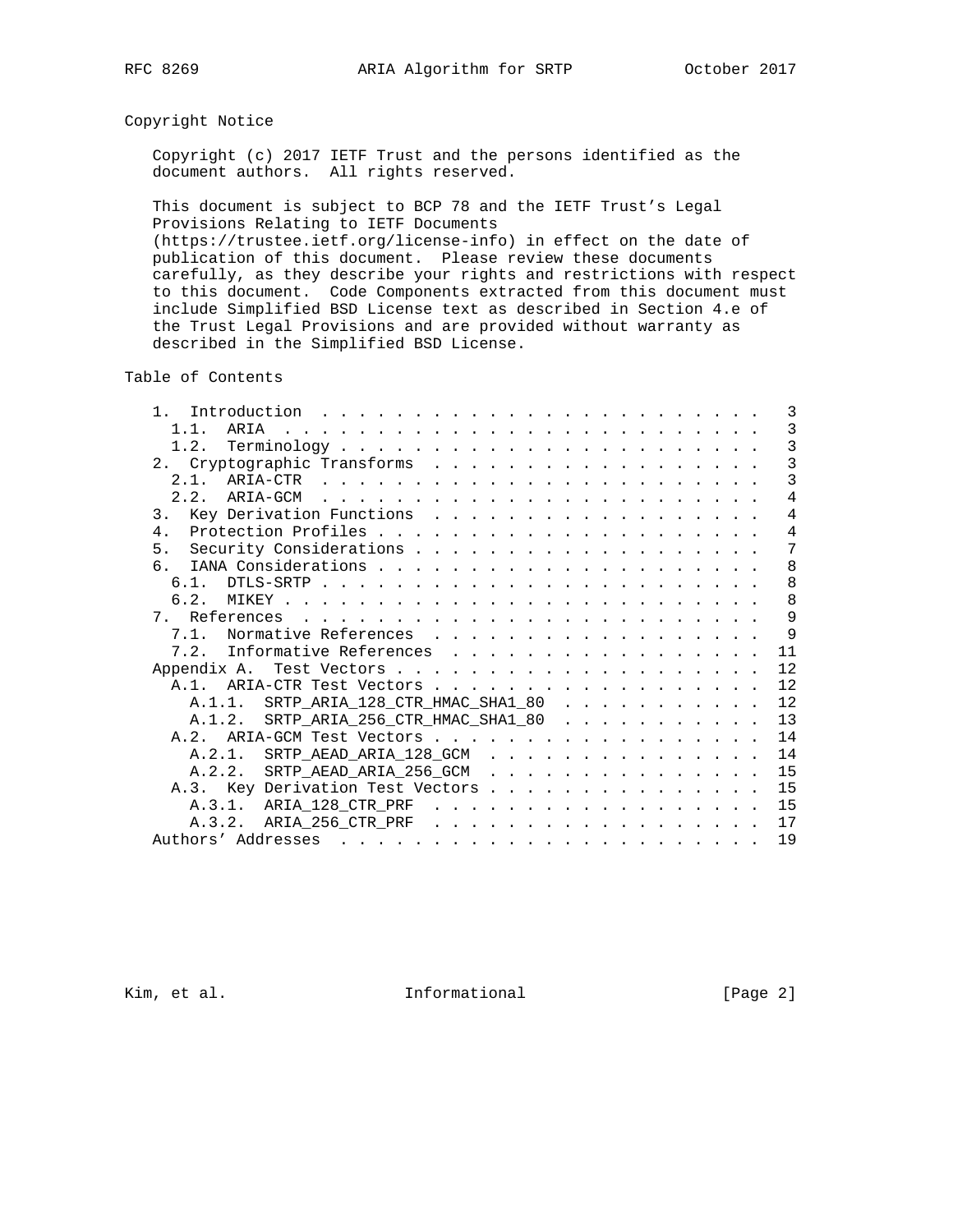# 1. Introduction

 This document defines the use of the ARIA block cipher algorithm [RFC5794] in the Secure Real-time Transport Protocol (SRTP) [RFC3711] for providing confidentiality for Real-time Transport Protocol (RTP) [RFC3550] traffic and for RTP Control Protocol (RTCP) [RFC3550] traffic.

### 1.1. ARIA

 ARIA is a general-purpose block cipher algorithm developed by Korean cryptographers in 2003. It is an iterated block cipher with 128-, 192-, and 256-bit keys and encrypts 128-bit blocks in 12, 14, and 16 rounds, depending on the key size. It is secure and suitable for most software and hardware implementations on 32-bit and 8-bit processors. It was established as a Korean standard block cipher algorithm in 2004 [ARIAKS] and has been widely used in Korea, especially for government-to-public services. It was included in Public-Key Cryptography Standards (PKCS) #11 in 2007 [ARIAPKCS]. The algorithm specification and object identifiers are described in [RFC5794].

## 1.2. Terminology

 The key words "MUST", "MUST NOT", "REQUIRED", "SHALL", "SHALL NOT", "SHOULD", "SHOULD NOT", "RECOMMENDED", "NOT RECOMMENDED", "MAY", and "OPTIONAL" in this document are to be interpreted as described in BCP 14 [RFC2119] [RFC8174] when, and only when, they appear in all capitals, as shown here.

#### 2. Cryptographic Transforms

 Block ciphers ARIA and AES share common characteristics including mode, key size, and block size. ARIA does not have any restrictions for modes of operation that are used with this block cipher. We define two modes of running ARIA within SRTP: (1) ARIA in Counter Mode (ARIA-CTR) and (2) ARIA in Galois/Counter Mode (ARIA-GCM).

# 2.1. ARIA-CTR

 Section 4.1.1 of [RFC3711] defines AES-128 counter mode encryption, which it refers to as "AES\_CM". Section 2 of [RFC6188] defines "AES\_256\_CM" in SRTP. ARIA counter modes are defined in the same manner except that each invocation of AES is replaced by that of ARIA [RFC5794] and are denoted by ARIA\_128\_CTR and ARIA\_256\_CTR, respectively, according to the key lengths. The plaintext inputs to the block cipher are formed as in AES-CTR (AES\_CM, AES\_256\_CM) and the block cipher outputs are processed as in AES-CTR. Note that,

Kim, et al. 10 1nformational 1965 [Page 3]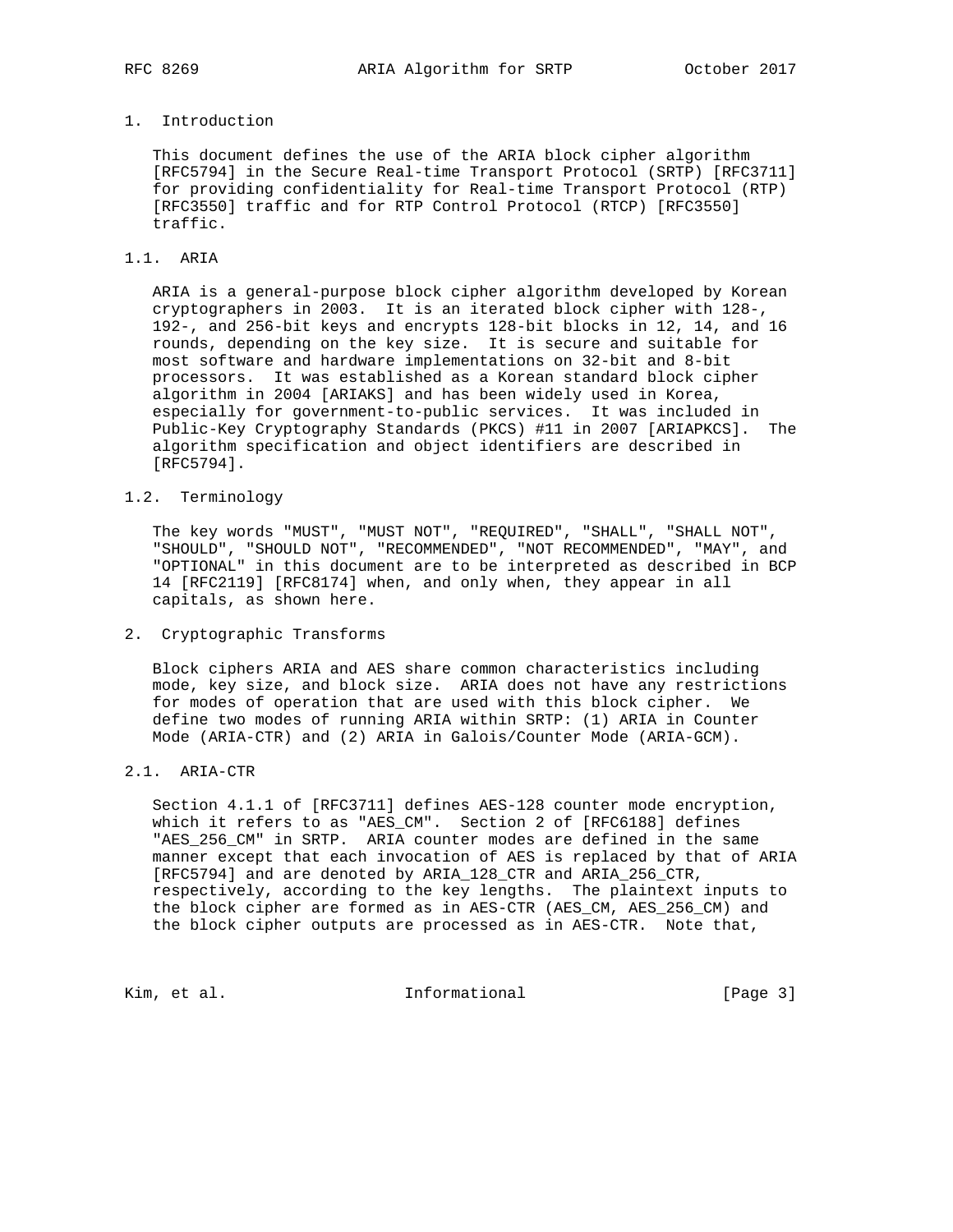ARIA-CTR MUST be used only in conjunction with an authentication transform.

 Section 3.2 of [RFC6904] defines AES-CTR for SRTP header extension keystream generation. When ARIA-CTR is used, the header extension keystream SHALL be generated in the same manner except that each invocation of AES is replaced by that of ARIA [RFC5794].

### 2.2. ARIA-GCM

 Galois/Counter Mode [GCM] [RFC5116] is an Authenticated Encryption with Associated Data (AEAD) block cipher mode. A detailed description of ARIA-GCM is defined similarly as AES-GCM found in [RFC5116] and [RFC5282].

 [RFC7714] describes the use of AES-GCM with SRTP. The use of ARIA- GCM with SRTP is defined the same as AES-GCM except that each invocation of AES is replaced by ARIA [RFC5794]. When encryption of header extensions [RFC6904] is in use, a separate keystream to encrypt selected RTP header extension elements MUST be generated in the same manner defined in [RFC7714] except that AES-CTR is replaced by ARIA-CTR.

3. Key Derivation Functions

 Section 4.3.3 of [RFC3711] defines the AES-128 counter mode key derivation function, which it refers to as "AES-CM PRF". Section 3 of [RFC6188] defines the AES-256 counter mode key derivation function, which it refers to as "AES\_256\_CM\_PRF". The ARIA-CTR Pseudorandom Function (PRF) is defined in a same manner except that each invocation of AES is replaced by that of ARIA. According to the key lengths of the underlying encryption algorithm, ARIA-CTR PRFs are denoted by "ARIA\_128\_CTR\_PRF" and "ARIA\_256\_CTR\_PRF". The usage requirements of [RFC6188] and [RFC7714] regarding the AES-CM PRF apply to the ARIA-CTR PRF as well.

4. Protection Profiles

 This section defines SRTP protection profiles that use the ARIA transforms and key derivation functions defined in this document. The following list indicates the SRTP transform parameters for each protection profile. Those are described for use with DTLS-SRTP [RFC5764].

 The parameters cipher\_key\_length, cipher\_salt\_length, auth\_key\_length, and auth\_tag\_length express the number of bits in the values to which they refer. The maximum\_lifetime parameter indicates the maximum number of packets that can be protected with

Kim, et al. 10 1nformational 1999 [Page 4]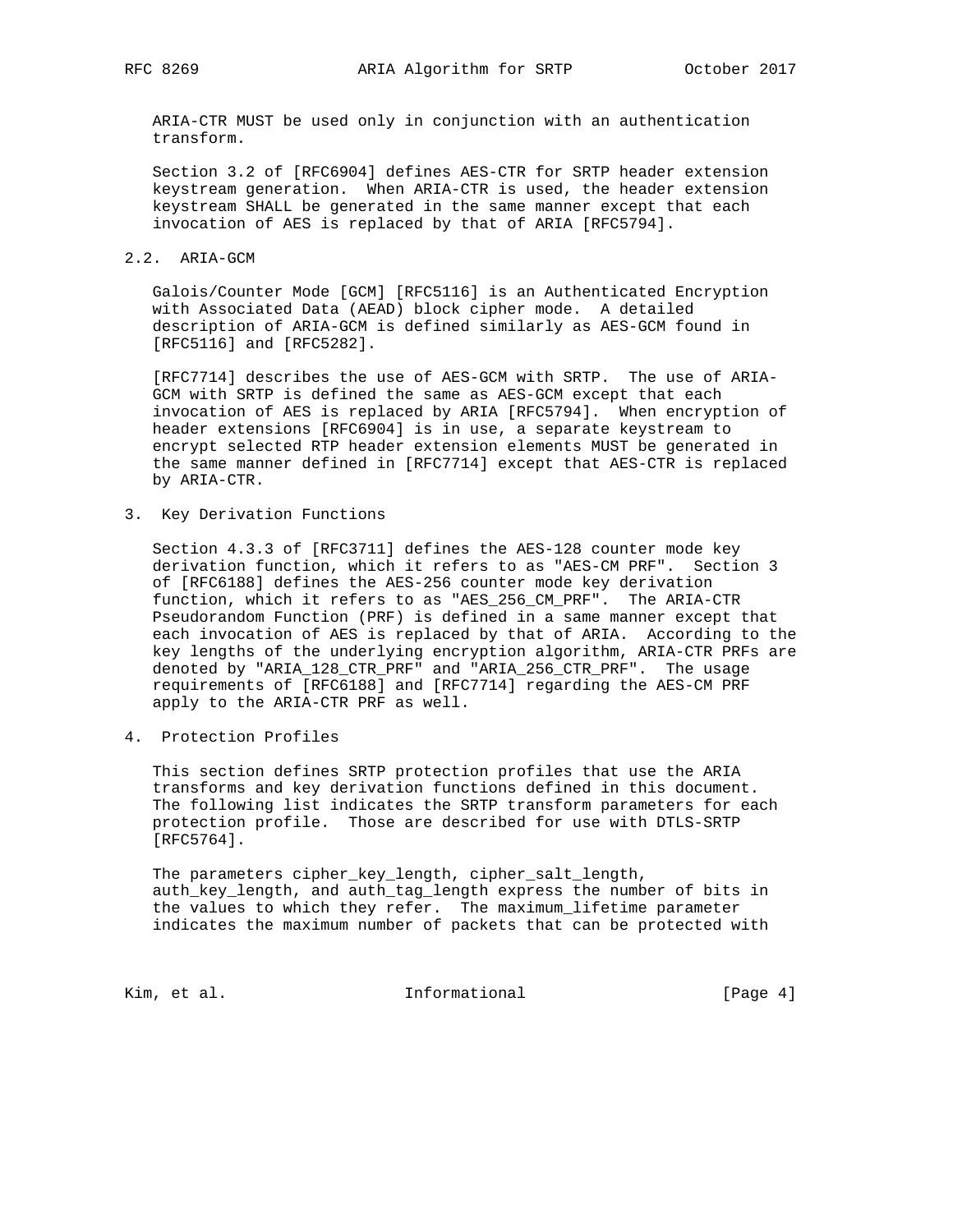each single set of keys when the parameter profile is in use. All of these parameters apply to both RTP and RTCP, unless the RTCP parameters are separately specified. SRTP\_ARIA\_128\_CTR\_HMAC\_SHA1\_80 cipher: ARIA\_128\_CTR cipher\_key\_length: 128 bits cipher\_salt\_length: 112 bits key derivation function: ARIA\_128\_CTR\_PRF auth\_function: HMAC-SHA1 auth\_key\_length: 160 bits auth\_tag\_length: 80 bits maximum\_lifetime: at most 2^31 SRTCP packets and at most 2^48 SRTP packets SRTP\_ARIA\_128\_CTR\_HMAC\_SHA1\_32 cipher: ARIA\_128\_CTR cipher\_key\_length: 128 bits cipher\_salt\_length: 112 bits key derivation function: ARIA\_128\_CTR\_PRF auth\_function: HMAC-SHA1 auth\_key\_length: 160 bits SRTP auth\_tag\_length: 32 bits SRTCP auth\_tag\_length: 80 bits maximum\_lifetime: at most 2^31 SRTCP packets and at most 2^48 SRTP packets SRTP\_ARIA\_256\_CTR\_HMAC\_SHA1\_80 cipher: ARIA\_256\_CTR cipher\_key\_length: 256 bits cipher\_salt\_length: 112 bits key derivation function: ARIA\_256\_CTR\_PRF auth\_function: HMAC-SHA1 auth\_key\_length: 160 bits auth\_tag\_length: 80 bits maximum\_lifetime: at most 2^31 SRTCP packets and at most 2^48 SRTP packets

Kim, et al. 10 1nformational 1999 [Page 5]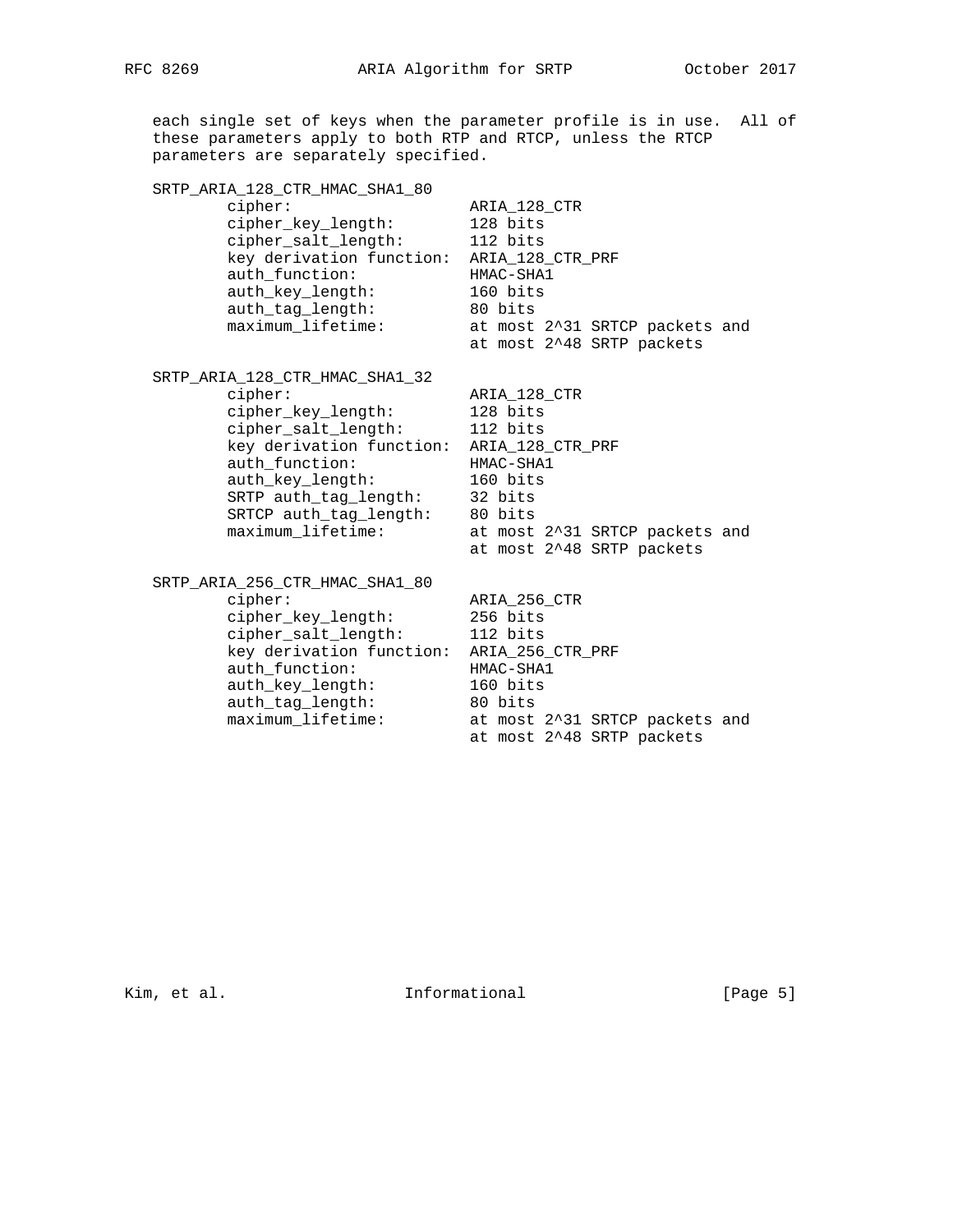SRTP\_ARIA\_256\_CTR\_HMAC\_SHA1\_32 cipher: ARIA\_256\_CTR cipher\_key\_length: 256 bits cipher\_salt\_length: 112 bits key derivation function: ARIA\_256\_CTR\_PRF auth\_function: HMAC-SHA1<br>auth\_key\_length: 160 bits auth\_key\_length: 160 bits SRTP auth\_tag\_length: 32 bits SRTCP auth\_tag\_length: 80 bits maximum\_lifetime: at most 2^31 SRTCP packets and at most 2^48 SRTP packets SRTP\_AEAD\_ARIA\_128\_GCM cipher: ARIA\_128\_GCM<br>cipher\_key\_length: 128 bits cipher\_key\_length: 128 bits cipher\_salt\_length: 96 bits aead\_auth\_tag\_length: 128 bits auth\_function: NULL auth\_key\_length: N/A auth\_tag\_length:  $N/A$  key derivation function: ARIA\_128\_CTR\_PRF maximum\_lifetime: at most 2^31 SRTCP packets and at most 2^48 SRTP packets SRTP\_AEAD\_ARIA\_256\_GCM cipher: ARIA\_256\_GCM cipher\_key\_length: 256 bits cipher\_salt\_length: 96 bits aead\_auth\_tag\_length: 128 bits auth\_function: NULL auth\_key\_length: N/A auth\_tag\_length: N/A key derivation function: ARIA\_256\_CTR\_PRF maximum\_lifetime: at most 2^31 SRTCP packets and

 The ARIA-CTR protection profiles use the same authentication transform that is mandatory to implement in SRTP: HMAC-SHA1 with a 160-bit key.

at most 2^48 SRTP packets

 Note that SRTP protection profiles that use AEAD algorithms do not specify an auth\_function, auth\_key\_length, or auth\_tag\_length, since they do not use a separate auth\_function, auth\_key, or auth\_tag. The term aead\_auth\_tag\_length is used to emphasize that this refers to the authentication tag provided by the AEAD algorithm and that this tag is not located in the authentication tag field provided by SRTP/ SRTCP.

Kim, et al. Informational [Page 6]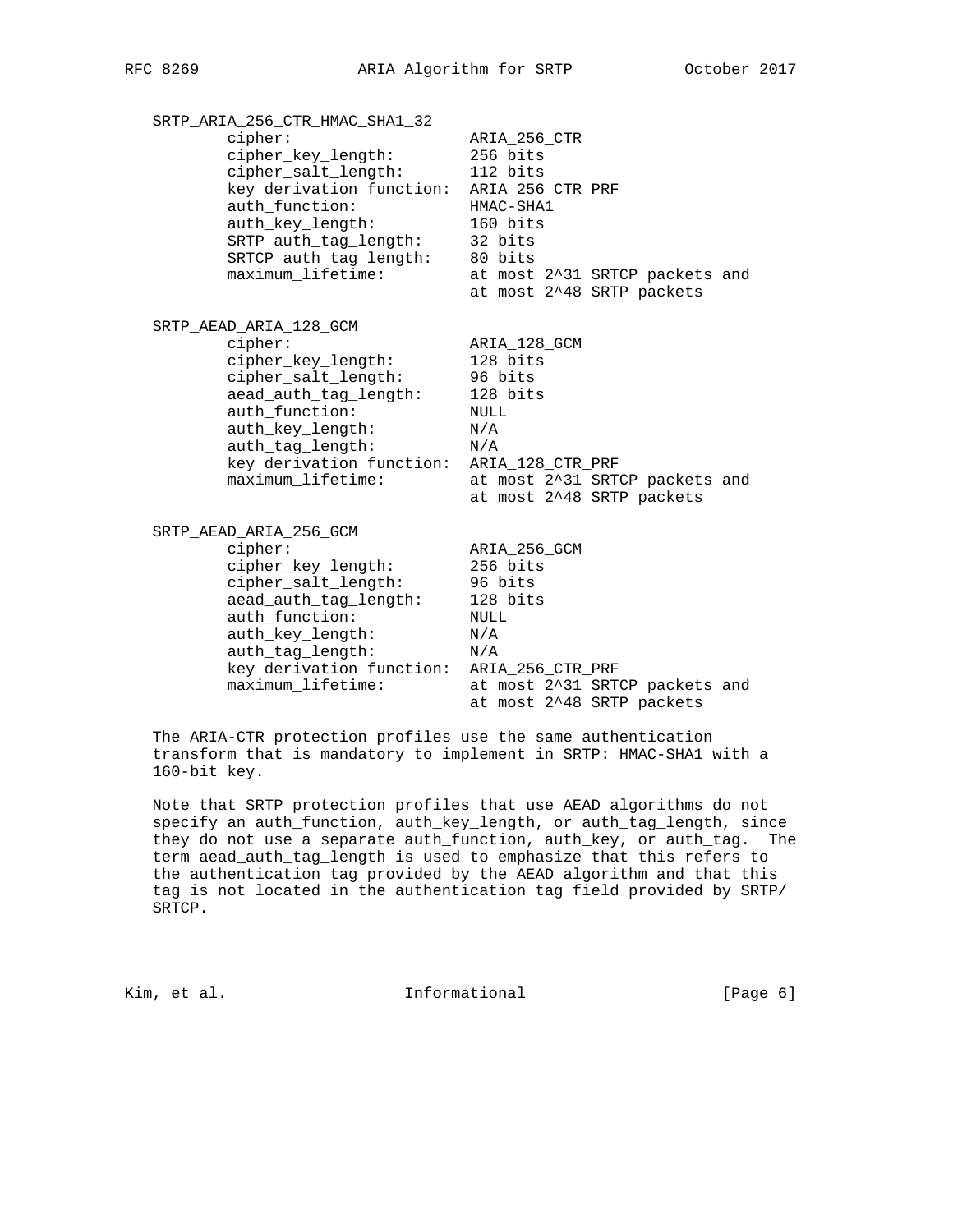The PRFs for ARIA protection profiles are defined by ARIA-CTR PRF of the equal key length with the encryption algorithm (see Section 2). SRTP\_ARIA\_128\_CTR\_HMAC and SRTP\_AEAD\_ARIA\_128\_GCM MUST use the ARIA\_128\_CTR\_PRF key derivation function. And SRTP\_ARIA\_256\_CTR\_HMAC and SRTP\_AEAD\_ARIA\_256\_GCM MUST use the ARIA\_256\_CTR\_PRF key derivation function.

 MIKEY specifies the SRTP protection profile definition separately from the key length (which is specified by the session encryption key length) and the authentication tag length. The DTLS-SRTP [RFC5764] protection profiles are mapped to MIKEY parameter sets as shown below.

|                           | Encryption | Encryption | Auth.      |
|---------------------------|------------|------------|------------|
|                           | Algorithm  | Key Length | Tag Length |
| SRTP ARIA 128 CTR HMAC 80 | ARIA-CTR   | 16 octets  | 10 octets  |
| SRTP ARIA 128 CTR HMAC 32 | ARIA-CTR   | 16 octets  | 4 octets   |
| SRTP ARIA 256 CTR HMAC 80 | ARIA-CTR   | 32 octets  | 10 octets  |
| SRTP ARIA 256 CTR HMAC 32 | ARIA-CTR   | 32 octets  | 4 octets   |

 Figure 1: Mapping MIKEY Parameters to ARIA-CTR with the HMAC Algorithm

|                        | Encryption | Encryption | AEAD Auth. |
|------------------------|------------|------------|------------|
|                        | Algorithm  | Key Length | Tag Length |
| SRTP AEAD ARIA 128 GCM | ARIA-GCM   | 16 octets  | 16 octets  |
| SRTP AEAD ARIA 256 GCM | ARIA-GCM   | 32 octets  | 16 octets  |

Figure 2: Mapping MIKEY Parameters to the ARIA-GCM Algorithm

5. Security Considerations

 At the time of publication of this document, no security problem has been found on ARIA. Previous security analysis results are summarized in [ATY].

 The security considerations in [GCM], [RFC3711], [RFC5116], [RFC6188], [RFC6904], and [RFC7714] apply to this document as well. This document includes crypto suites with authentication tags of a length less than 80 bits. These suites MAY be used for certain application contexts where longer authentication tags may be undesirable, for example, those mentioned in [RFC3711], Section 7.5.

Kim, et al. Informational [Page 7]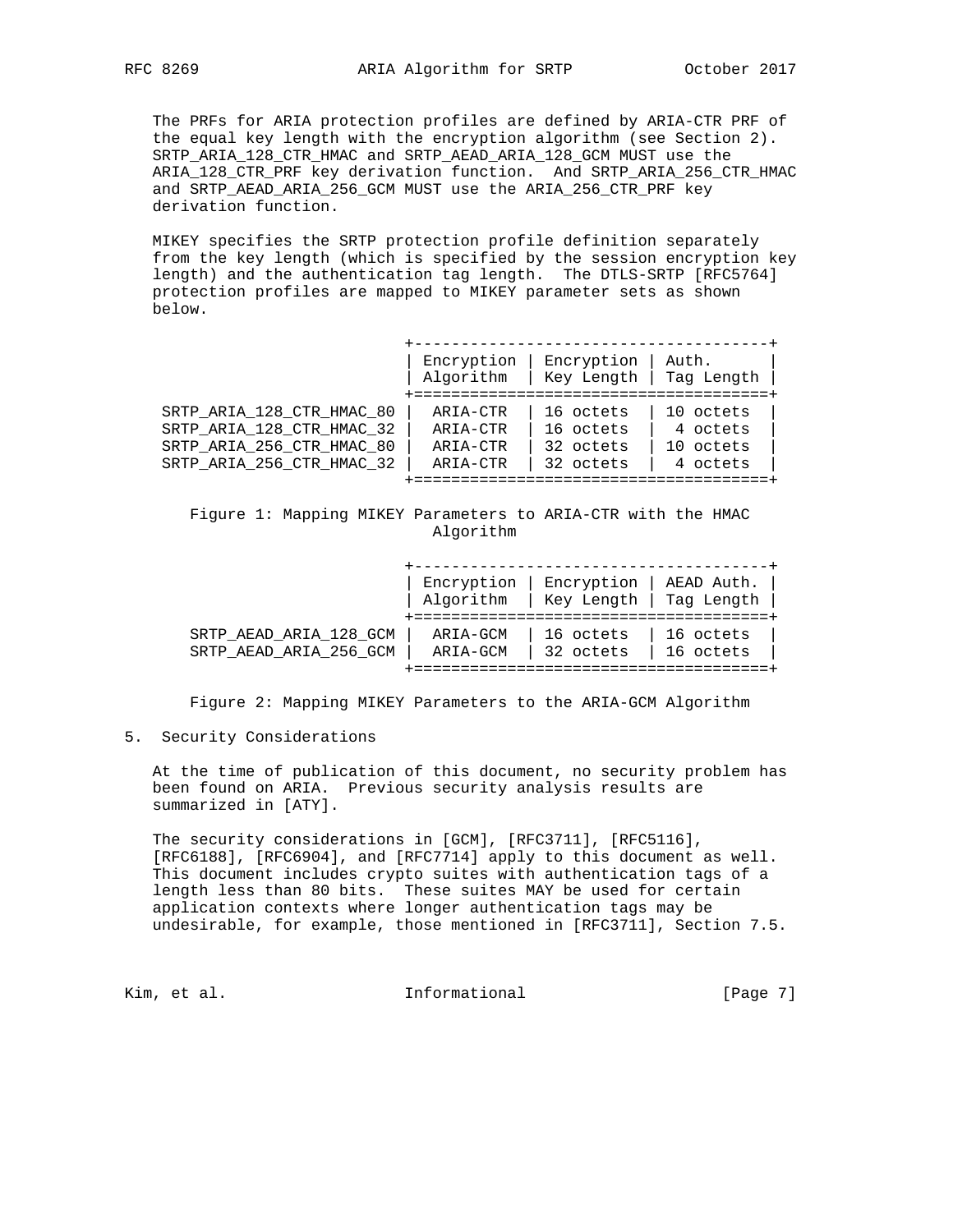Otherwise, short authentication tags SHOULD NOT be used, since they may reduce authentication strength. See [RFC3711], Section 9.5 for a discussion of risks related to weak authentication in SRTP.

 At the time of publication of this document, SRTP recommends HMAC- SHA1 as the default and mandatory-to-implement MAC algorithm. All currently registered SRTP crypto suites except the GCM-based ones use HMAC-SHA1 as their HMAC algorithm to provide message authentication. Due to security concerns with SHA-1 [RFC6194], the IETF is gradually moving away from SHA-1 and towards stronger hash algorithms such as SHA-2 or SHA-3 families. For SRTP, however, SHA-1 is only used in the calculation of an HMAC, and no security issue is known for this usage at the time of this publication.

- 6. IANA Considerations
- 6.1. DTLS-SRTP

 DTLS-SRTP [RFC5764] defines a DTLS-SRTP "SRTP protection profile". In order to allow the use of the algorithms defined in this document in DTLS-SRTP, IANA has added the following protection profiles below to the "DTLS-SRTP Protection Profiles" registry (see <http://www.iana.org/assignments/srtp-protection/>) created by [RFC5764]:

 $SRTP\_ARIA_128_CTR\_HMAC\_SHA1_80 = \{0x00, 0x0B\}$  $SRTP$  ARIA\_128\_CTR\_HMAC\_SHA1\_32 = {0x00, 0x0C} SRTP\_ARIA\_256\_CTR\_HMAC\_SHA1\_80 = {0x00, 0x0D} SRTP\_ARIA\_256\_CTR\_HMAC\_SHA1\_32 = {0x00, 0x0E} SRTP\_AEAD\_ARIA\_128\_GCM =  $\{0x00, 0x0F\}$  $SRTP_AEAD_ARIA_256_GCM = \{0x00, 0x10\}$ 

# 6.2. MIKEY

 [RFC3830] and [RFC5748] define encryption algorithms and PRFs for the SRTP policy in MIKEY. In order to allow the use of the algorithms defined in this document in MIKEY, IANA has updated the "Multimedia Internet KEYing (MIKEY) Payload Name Spaces" registry (see <http://www.iana.org/assignments/mikey-payloads/>.)

Kim, et al. 10 1nformational 1965 [Page 8]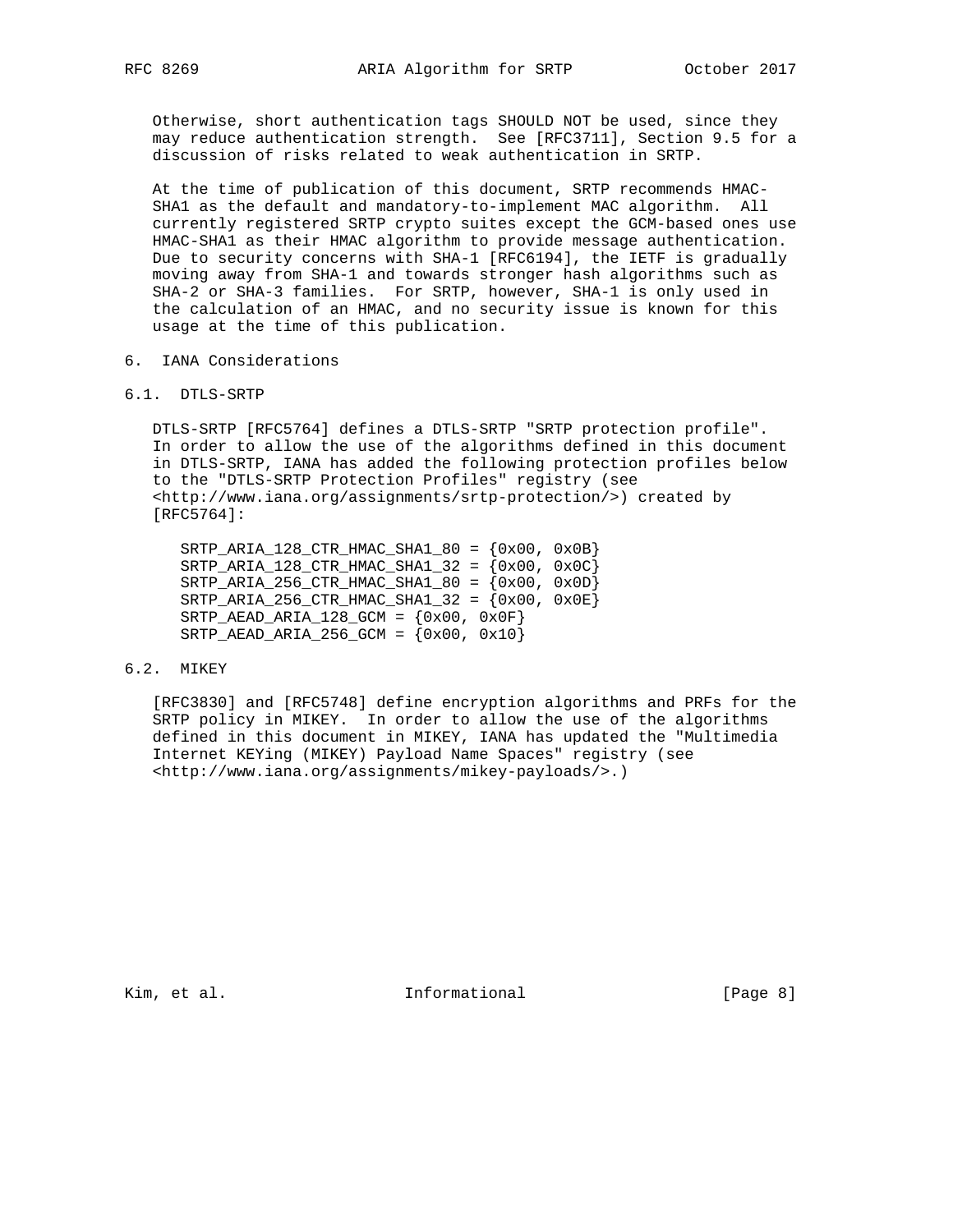IANA has registered the following two encryption algorithms in the "Encryption algorithm (Value 0)" subregistry within the "MIKEY Security Protocol Parameters" registry:

| SRTP encr alg   Value |  |
|-----------------------|--|
|                       |  |
| ARIA-CTR              |  |
| ARIA-GCM              |  |
|                       |  |

The default session encryption key length is 16 octets.

 IANA has registered the following PRF in the "SRTP Pseudo Random Function (Value 5)" subregistry within the "MIKEY Security Protocol Parameters" registry:

| +----------+------+                   |
|---------------------------------------|
| ARIA-CTR   2  <br>-----------+------+ |

#### 7. References

- 7.1. Normative References
	- [GCM] Dworkin, M., "Recommendation for Block Cipher Modes of Operation: Galois/Counter Mode (GCM) and GMAC", NIST Special publication 800-38D, DOI 10.6028/NIST.SP.800-38D, November 2007.
	- [RFC2119] Bradner, S., "Key words for use in RFCs to Indicate Requirement Levels", BCP 14, RFC 2119, DOI 10.17487/RFC2119, March 1997, <https://www.rfc-editor.org/info/rfc2119>.
	- [RFC3550] Schulzrinne, H., Casner, S., Frederick, R., and V. Jacobson, "RTP: A Transport Protocol for Real-Time Applications", STD 64, RFC 3550, DOI 10.17487/RFC3550, July 2003, <https://www.rfc-editor.org/info/rfc3550>.
	- [RFC3711] Baugher, M., McGrew, D., Naslund, M., Carrara, E., and K. Norrman, "The Secure Real-time Transport Protocol (SRTP)", RFC 3711, DOI 10.17487/RFC3711, March 2004, <https://www.rfc-editor.org/info/rfc3711>.

Kim, et al. 10 1nformational 1999 [Page 9]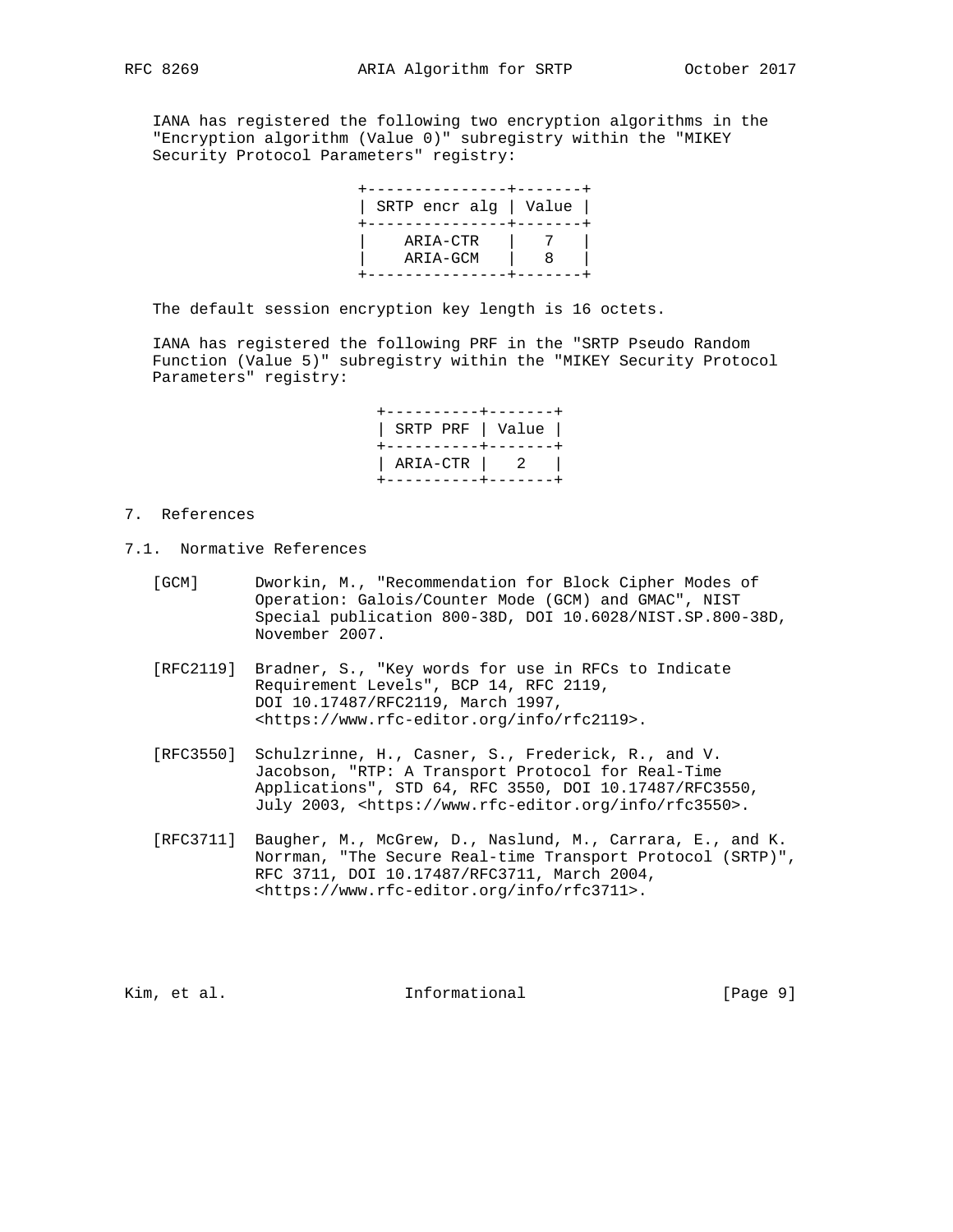- [RFC3830] Arkko, J., Carrara, E., Lindholm, F., Naslund, M., and K. Norrman, "MIKEY: Multimedia Internet KEYing", RFC 3830, DOI 10.17487/RFC3830, August 2004, <https://www.rfc-editor.org/info/rfc3830>.
- [RFC5116] McGrew, D., "An Interface and Algorithms for Authenticated Encryption", RFC 5116, DOI 10.17487/RFC5116, January 2008, <https://www.rfc-editor.org/info/rfc5116>.
- [RFC5282] Black, D. and D. McGrew, "Using Authenticated Encryption Algorithms with the Encrypted Payload of the Internet Key Exchange version 2 (IKEv2) Protocol", RFC 5282, DOI 10.17487/RFC5282, August 2008, <https://www.rfc-editor.org/info/rfc5282>.
- [RFC5764] McGrew, D. and E. Rescorla, "Datagram Transport Layer Security (DTLS) Extension to Establish Keys for the Secure Real-time Transport Protocol (SRTP)", RFC 5764, DOI 10.17487/RFC5764, May 2010, <https://www.rfc-editor.org/info/rfc5764>.
- [RFC5794] Lee, J., Lee, J., Kim, J., Kwon, D., and C. Kim, "A Description of the ARIA Encryption Algorithm", RFC 5794, DOI 10.17487/RFC5794, March 2010, <https://www.rfc-editor.org/info/rfc5794>.
- [RFC6188] McGrew, D., "The Use of AES-192 and AES-256 in Secure RTP", RFC 6188, DOI 10.17487/RFC6188, March 2011, <https://www.rfc-editor.org/info/rfc6188>.
- [RFC6904] Lennox, J., "Encryption of Header Extensions in the Secure Real-time Transport Protocol (SRTP)", RFC 6904, DOI 10.17487/RFC6904, April 2013, <https://www.rfc-editor.org/info/rfc6904>.
- [RFC7714] McGrew, D. and K. Igoe, "AES-GCM Authenticated Encryption in the Secure Real-time Transport Protocol (SRTP)", RFC 7714, DOI 10.17487/RFC7714, December 2015, <https://www.rfc-editor.org/info/rfc7714>.
- [RFC8174] Leiba, B., "Ambiguity of Uppercase vs Lowercase in RFC 2119 Key Words", BCP 14, RFC 8174, DOI 10.17487/RFC8174, May 2017, <https://www.rfc-editor.org/info/rfc8174>.

Kim, et al. 10 mm and 111 mm and 10 mm and 10 mm and 10 mm and 10 mm and 10 mm and 10 mm and 10 mm and 10 mm and 10 mm and 10 mm and 10 mm and 10 mm and 10 mm and 10 mm and 10 mm and 10 mm and 10 mm and 10 mm and 10 mm and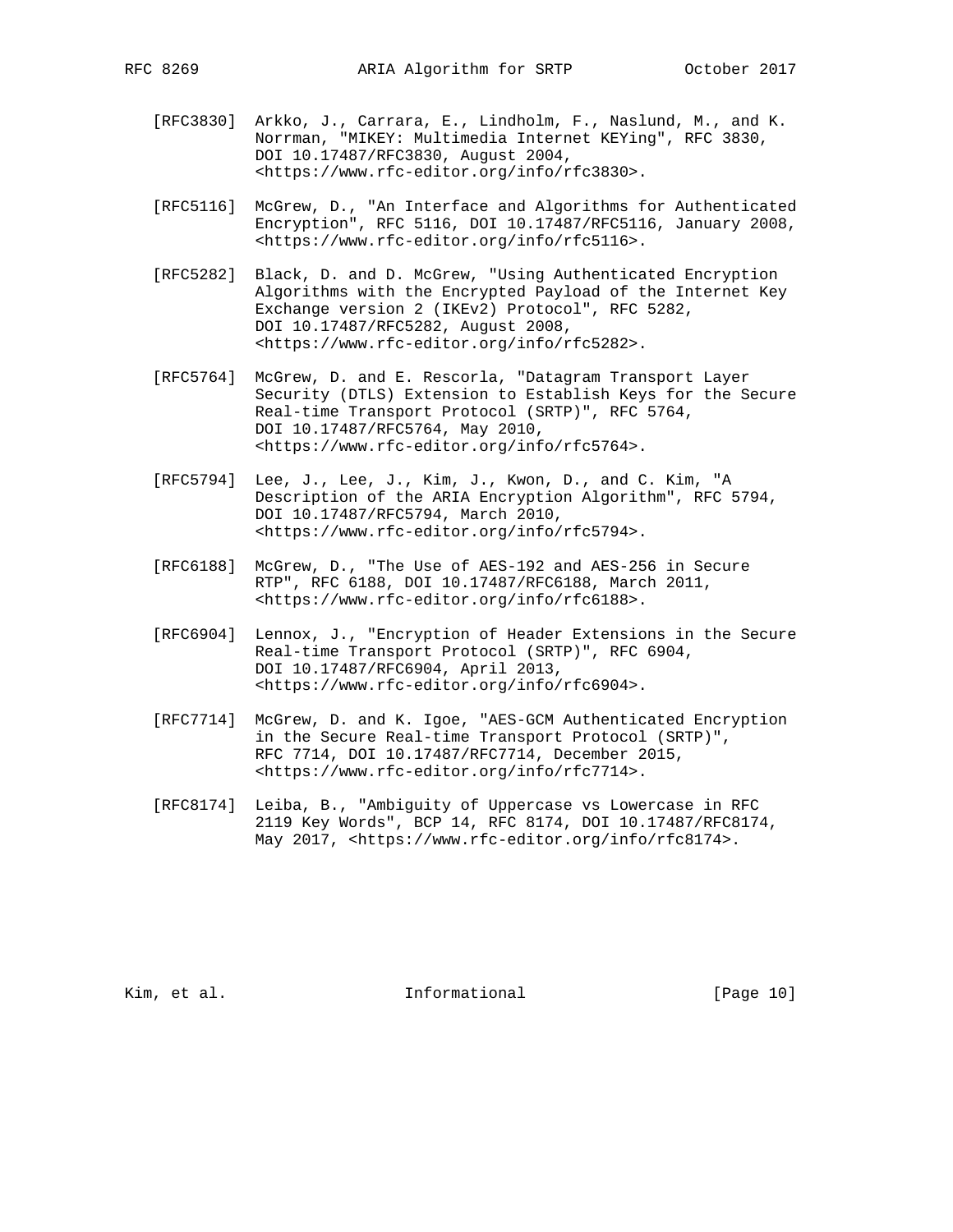## 7.2. Informative References

 [ARIAKS] Korean Agency for Technology and Standards, "128 bit block encryption algorithm ARIA - Part 1: General (in Korean)", KS X 1213-1:2014, December 2014.

[ARIAPKCS]

- RSA Laboratories, "Additional PKCS #11 Mechanisms", PKCS #11 v2.20, Amendment 3, Revision 1, January 2007.
- [ATY] Abdelkhalek, A., Tolba, M., and A. Youssef, "Improved Linear Cryptanalysis of Round-Reduced ARIA", Information Security - ISC 2016, Lecture Notes in Computer Science (LNCS), Vol. 9866, pp. 18-34, DOI 10.1007/978-3-319-45871-7\_2, September 2016.
- [RFC5748] Yoon, S., Jeong, J., Kim, H., Jeong, H., and Y. Won, "IANA Registry Update for Support of the SEED Cipher Algorithm in Multimedia Internet KEYing (MIKEY)", RFC 5748, DOI 10.17487/RFC5748, August 2010, <https://www.rfc-editor.org/info/rfc5748>.
- [RFC6194] Polk, T., Chen, L., Turner, S., and P. Hoffman, "Security Considerations for the SHA-0 and SHA-1 Message-Digest Algorithms", RFC 6194, DOI 10.17487/RFC6194, March 2011, <https://www.rfc-editor.org/info/rfc6194>.

Kim, et al. 10. Informational [Page 11]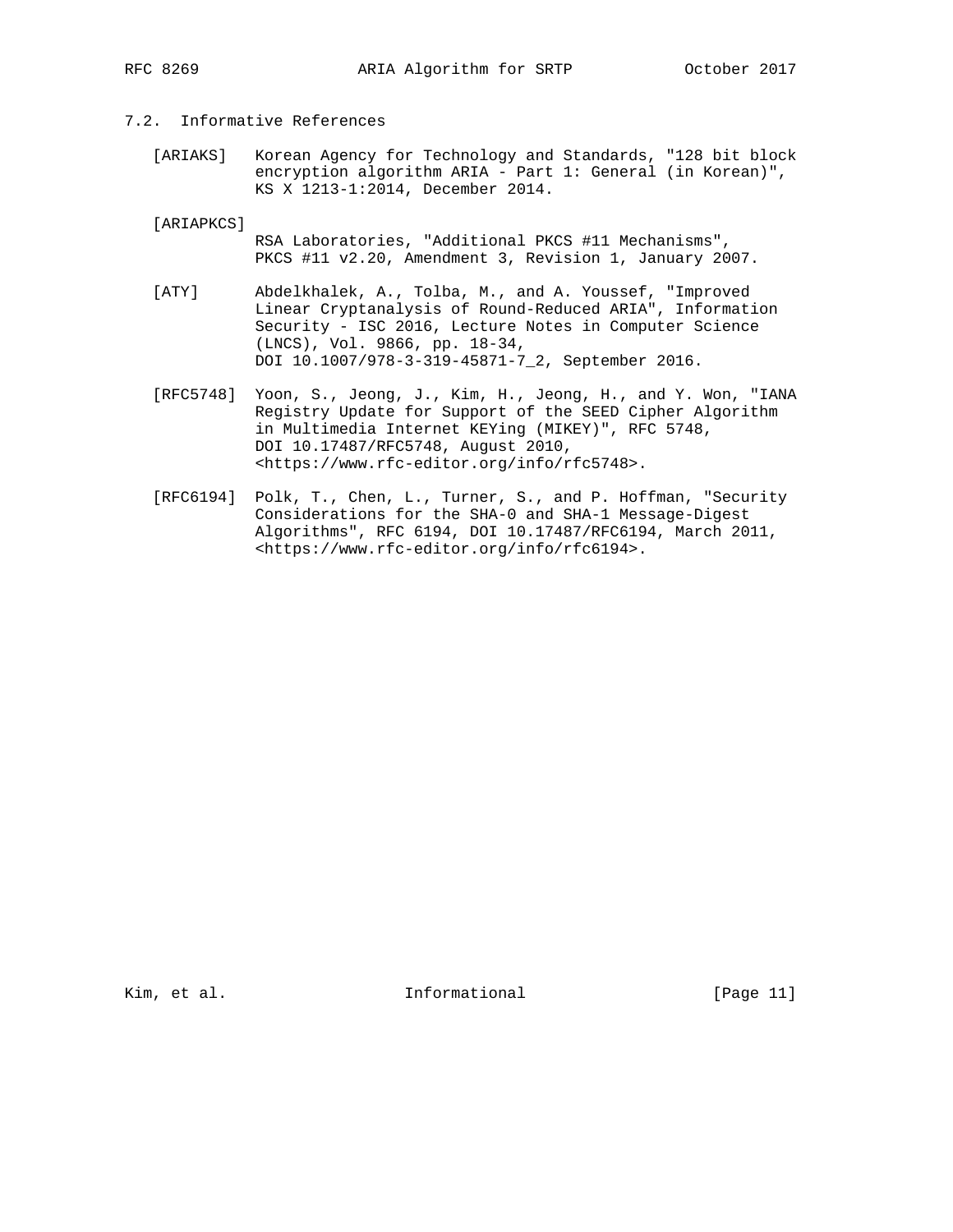Appendix A. Test Vectors

 All values are in hexadecimal and represented by the network order (called big endian).

### A.1. ARIA-CTR Test Vectors

Common values are organized as follows:

| Rollover Counter:      | 00000000                                     |
|------------------------|----------------------------------------------|
| Sequence Number:       | 315e                                         |
| SSRC:                  | 20e8f5eb                                     |
| Authentication Key:    | f93563311b354748c978913795530631<br>16452309 |
| Session Salt:          | cd3a7c42c671e0067a2a2639b43a                 |
| Initialization Vector: | cd3a7c42e69915ed7a2a263985640000             |
| RTP Header:            | 8008315ebf2e6fe020e8f5eb                     |
| RTP Payload:           | f57af5fd4ae19562976ec57a5a7ad55a             |
|                        | 5af5c5e5c5fdf5c55ad57a4a7272d572             |
|                        | 62e9729566ed66e97ac54a4a5a7ad5e1             |
|                        | 5ae5fdd5fd5ac5d56ae56ad5c572d54a             |
|                        | e54ac55a956afd6aed5a4ac562957a95             |
|                        | 16991691d572fd14e97ae962ed7a9f4a             |
|                        | 955af572e162f57a956666e17ae1f54a             |
|                        | 95f566d54a66e16e4afd6a9f7ae1c5c5             |
|                        | 5ae5d56afde916c5e94a6ec56695e14a             |
|                        | fde1148416e94ad57ac5146ed59d1cc5             |
|                        |                                              |

Note:

SSRC = Synchronization Source

# A.1.1. SRTP\_ARIA\_128\_CTR\_HMAC\_SHA1\_80

| Session Key:           | 0c5ffd37a11edc42c325287fc0604f2e                                                                                                                                                                                                                                                                                                                                     |
|------------------------|----------------------------------------------------------------------------------------------------------------------------------------------------------------------------------------------------------------------------------------------------------------------------------------------------------------------------------------------------------------------|
| Encrypted RTP Payload: | 1bf753f412e6f35058cc398dc851aae3<br>a6ccdcb463fbed9cfb3de2fb76fdffa9<br>e481f5efb64c92487f59dabbc7cc72da<br>092485f3fbad87888820b86037311fa4<br>4330e18a59a1e1338ba2c21458493a57<br>463475c54691f91cec785429119e0dfc<br>d9048f90e07fecd50b528e8c62ee6e71<br>445de5d7f659405135aff3604c2ca4ff<br>4aaca40809cb9eee42cc4ad232307570<br>81ca289f2851d3315e9568b501fdce6d |

Kim, et al. 10. Informational [Page 12]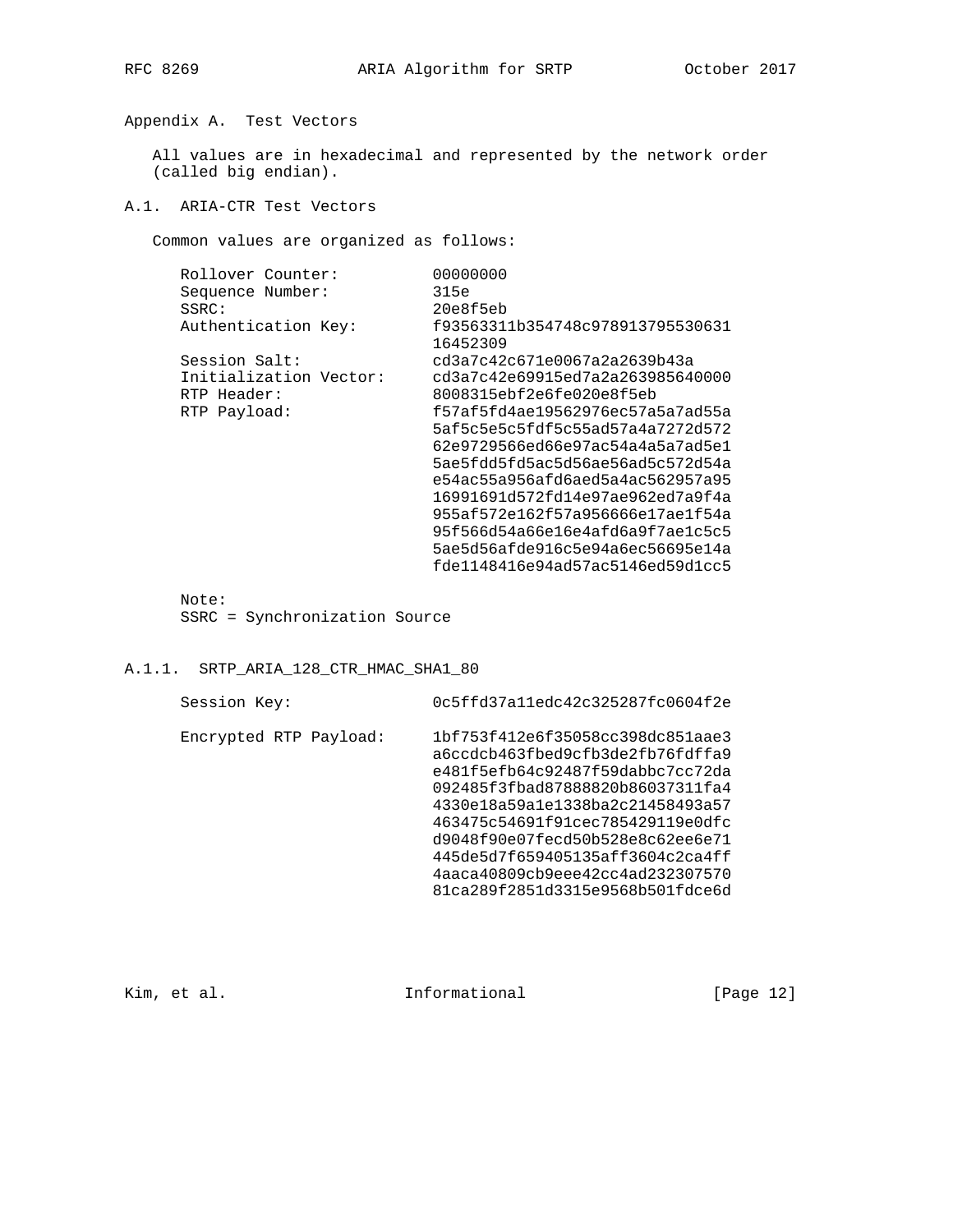Authenticated Portion || Rollover Counter: 8008315ebf2e6fe020e8f5eb1bf753f4 12e6f35058cc398dc851aae3a6ccdcb4 63fbed9cfb3de2fb76fdffa9e481f5ef b64c92487f59dabbc7cc72da092485f3 fbad87888820b86037311fa44330e18a 59a1e1338ba2c21458493a57463475c5 4691f91cec785429119e0dfcd9048f90 e07fecd50b528e8c62ee6e71445de5d7 f659405135aff3604c2ca4ff4aaca408 09cb9eee42cc4ad23230757081ca289f 2851d3315e9568b501fdce6d00000000

Authentication Tag: f9de4e729054672b0e35

### A.1.2. SRTP\_ARIA\_256\_CTR\_HMAC\_SHA1\_80

| Session Key:           | 0c5ffd37a11edc42c325287fc0604f2e<br>3e8cd5671a00fe3216aa5eb105783b54                                                                                                                                                                                                                                                                                                                                                          |
|------------------------|-------------------------------------------------------------------------------------------------------------------------------------------------------------------------------------------------------------------------------------------------------------------------------------------------------------------------------------------------------------------------------------------------------------------------------|
| Encrypted RTP Payload: | c424c59fd5696305e5b13d8e8ca76566<br>17ccd7471088af9debf07b55c750f804<br>a5ac2b737be48140958a9b420524112a<br>e72e4da5bca59d2b1019ddd7dbdc30b4<br>3d5f046152ced40947d62d2c93e7b8e5<br>0f02db2b6b61b010e4c1566884de1fa9<br>702cdf8157e8aedfe3dd77c76bb50c25<br>ae4d624615c15acfdeeb5f79482aaa01<br>d3e4c05eb601eca2bd10518e9d46b021<br>16359232e9eac0fabd05235dd09e6dea                                                          |
| Authenticated Portion  | Rollover Counter:<br>8008315ebf2e6fe020e8f5ebc424c59f<br>d5696305e5b13d8e8ca7656617ccd747<br>1088af9debf07b55c750f804a5ac2b73<br>7be48140958a9b420524112ae72e4da5<br>bca59d2b1019ddd7dbdc30b43d5f0461<br>52ced40947d62d2c93e7b8e50f02db2b<br>6b61b010e4c1566884de1fa9702cdf81<br>57e8aedfe3dd77c76bb50c25ae4d6246<br>15c15acfdeeb5f79482aaa01d3e4c05e<br>b601eca2bd10518e9d46b02116359232<br>e9eac0fabd05235dd09e6dea00000000 |
| Authentication Tag:    | 192f515fab04bbb4e62c                                                                                                                                                                                                                                                                                                                                                                                                          |

Kim, et al. 10. Informational [Page 13]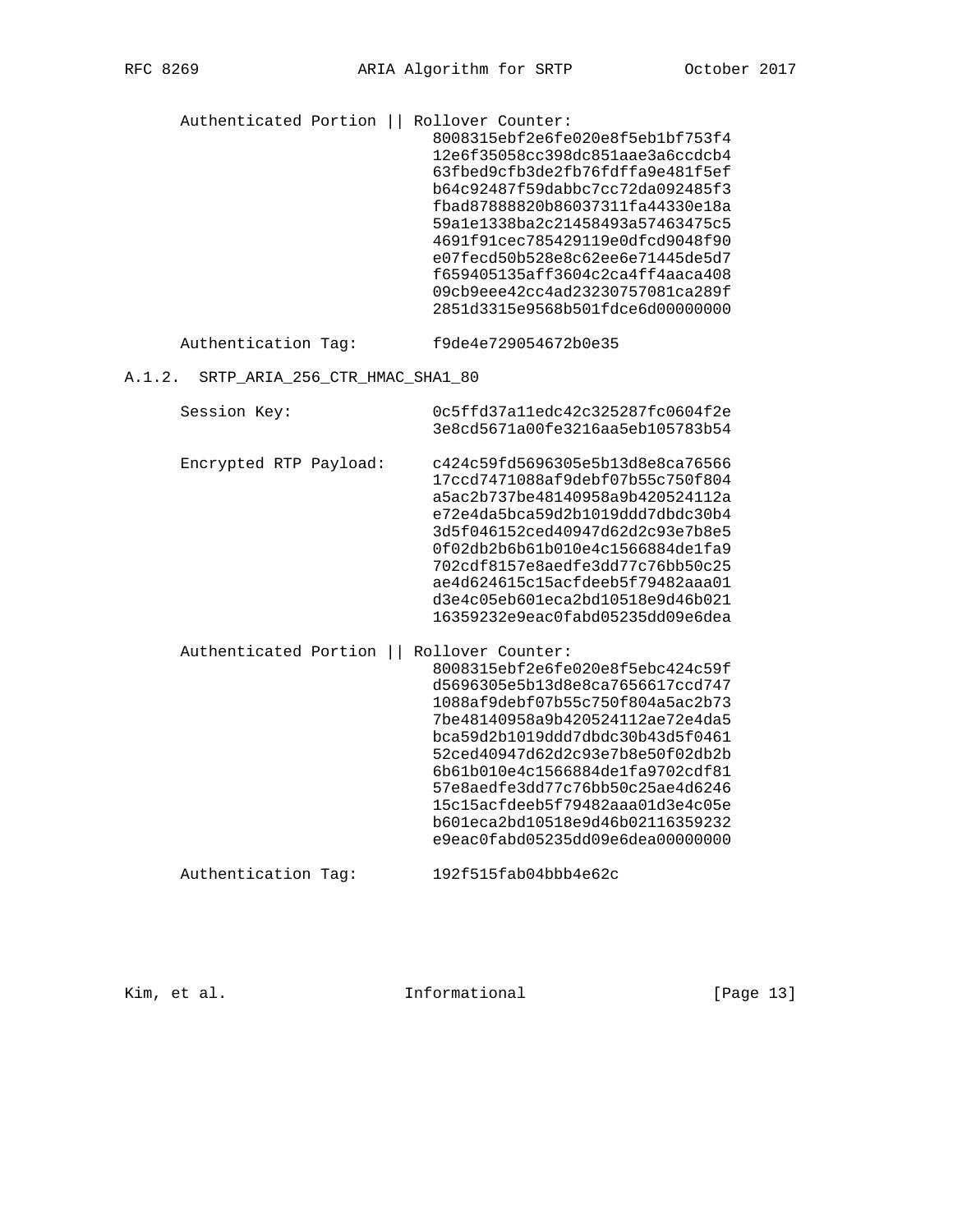# A.2. ARIA-GCM Test Vectors

Common values are organized as follows:

| Rollover Counter:      | 00000000                         |
|------------------------|----------------------------------|
| Sequence Number:       | 315e                             |
| SSRC:                  | 20e8f5eb                         |
| Encryption Salt:       |                                  |
| Initialization Vector: | 000020e8f5eb00000000315e         |
| RTP Payload:           | f57af5fd4ae19562976ec57a5a7ad55a |
|                        | 5af5c5e5c5fdf5c55ad57a4a7272d572 |
|                        | 62e9729566ed66e97ac54a4a5a7ad5e1 |
|                        | 5ae5fdd5fd5ac5d56ae56ad5c572d54a |
|                        | e54ac55a956afd6aed5a4ac562957a95 |
|                        | 16991691d572fd14e97ae962ed7a9f4a |
|                        | 955af572e162f57a956666e17ae1f54a |
|                        | 95f566d54a66e16e4afd6a9f7ae1c5c5 |
|                        | 5ae5d56afde916c5e94a6ec56695e14a |
|                        | fde1148416e94ad57ac5146ed59d1cc5 |
| Associated Data:       | 8008315ebf2e6fe020e8f5eb         |
|                        |                                  |

 The encrypted RTP payload is longer than the RTP payload by exactly the GCM authentication tag length (16 octets).

# A.2.1. SRTP\_AEAD\_ARIA\_128\_GCM

| Key:                   | e91e5e75da65554a48181f3846349562                                                                                                                                                                                                                                                                                                                                                                         |
|------------------------|----------------------------------------------------------------------------------------------------------------------------------------------------------------------------------------------------------------------------------------------------------------------------------------------------------------------------------------------------------------------------------------------------------|
| Encrypted RTP Payload: | 4d8a9a0675550c704b17d8c9ddc81a5c<br>d6f7da34f2fe1b3db7cb3dfb9697102e<br>a0f3c1fc2dbc873d44bceeae8e444297<br>4ba21ff6789d3272613fb9631a7cf3f1<br>4bacbeb421633a90ffbe58c2fa6bdca5<br>34f10d0de0502ce1d531b6336e588782<br>78531e5c22bc6c85bbd784d78d9e680a<br>a19031aaf89101d669d7a3965c1f7e16<br>229d7463e0535f4e253f5d18187d40b8<br>ae0f564bd970b5e7e2adfb211e89a953<br>5abace3f37f5a736f4be984bbffbedc1 |

Kim, et al. 1nformational [Page 14]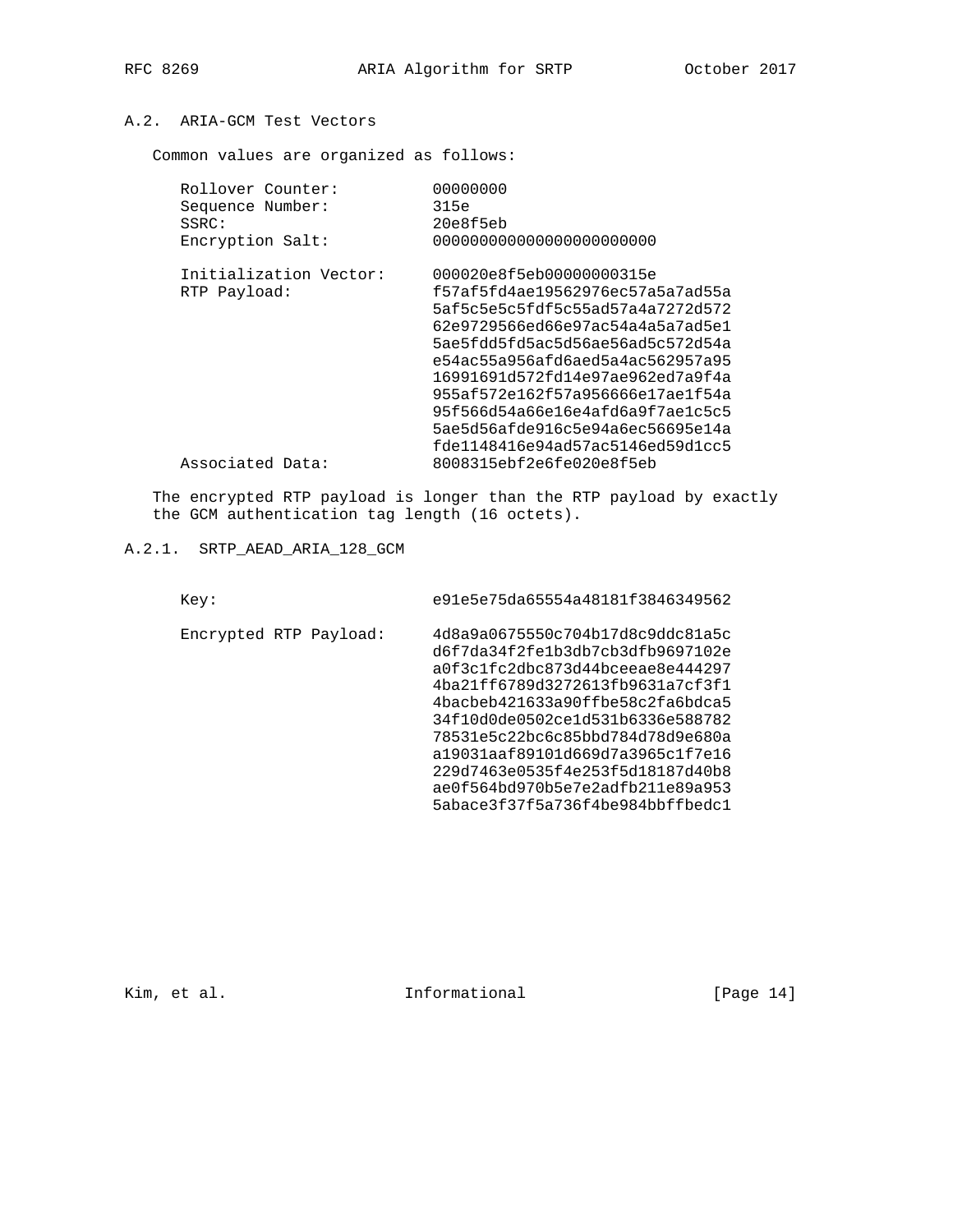# A.2.2. SRTP\_AEAD\_ARIA\_256\_GCM

| Key:                   | 0c5ffd37a11edc42c325287fc0604f2e<br>3e8cd5671a00fe3216aa5eb105783b54                                                                                                                                                                                                                                                                                                                                     |
|------------------------|----------------------------------------------------------------------------------------------------------------------------------------------------------------------------------------------------------------------------------------------------------------------------------------------------------------------------------------------------------------------------------------------------------|
| Encrypted RTP Payload: | 6f9e4bcbc8c85fc0128fb1e4a0a20cb9<br>932ff74581f54fc013dd054b19f99371<br>425b352d97d3f337b90b63d1b082adee<br>ea9d2d7391897d591b985e55fb50cb53<br>50cf7d38dc27dda127c078a149c8eb98<br>083d66363a46e3726af217d3a00275ad<br>5bf772c7610ea4c23006878f0ee69a83<br>97703169a419303f40b72e4573714d19<br>e2697df61e7c7252e5abc6bade876ac4<br>961bfac4d5e867afca351a48aed52822<br>e210d6ced2cf430ff841472915e7ef48 |

### A.3. Key Derivation Test Vectors

 This section provides test vectors for the default key derivation function that uses ARIA in Counter Mode. In the following, we walk through the initial key derivation for the ARIA Counter Mode cipher that requires a session encryption key of 16/24/32 octets according to the session encryption key length, a 14-octet session salt, and an authentication function that requires a 94-octet session authentication key. These values are called the cipher key, the cipher salt, and the auth key in the following. The test vectors are generated in the same way with the test vectors of key derivation functions in [RFC3711] and [RFC6188] but with each invocation of AES replaced with an invocation of ARIA.

## A.3.1. ARIA\_128\_CTR\_PRF

 The inputs to the key derivation function are the 16-octet master key and the 14-octet master salt:

 master key: e1f97a0d3e018be0d64fa32c06de4139 master salt: 0ec675ad498afeebb6960b3aabe6

| index DIV kdr:<br>$label:1}$<br>master salt: | 000000000000<br>00<br>0ec675ad498afeebb6960b3aabe6 |                |
|----------------------------------------------|----------------------------------------------------|----------------|
| xor:                                         | 0ec675ad498afeebb6960b3aabe6                       | (x, PRF input) |
| $x*2^16$ :                                   | 0ec675ad498afeebb6960b3aabe60000 (ARIA-CTR input)  |                |
| cipher key:                                  | dbd85a3c4d9219b3e81f7d942e299de4 (ARIA-CTR output) |                |

Kim, et al. 10. Informational [Page 15]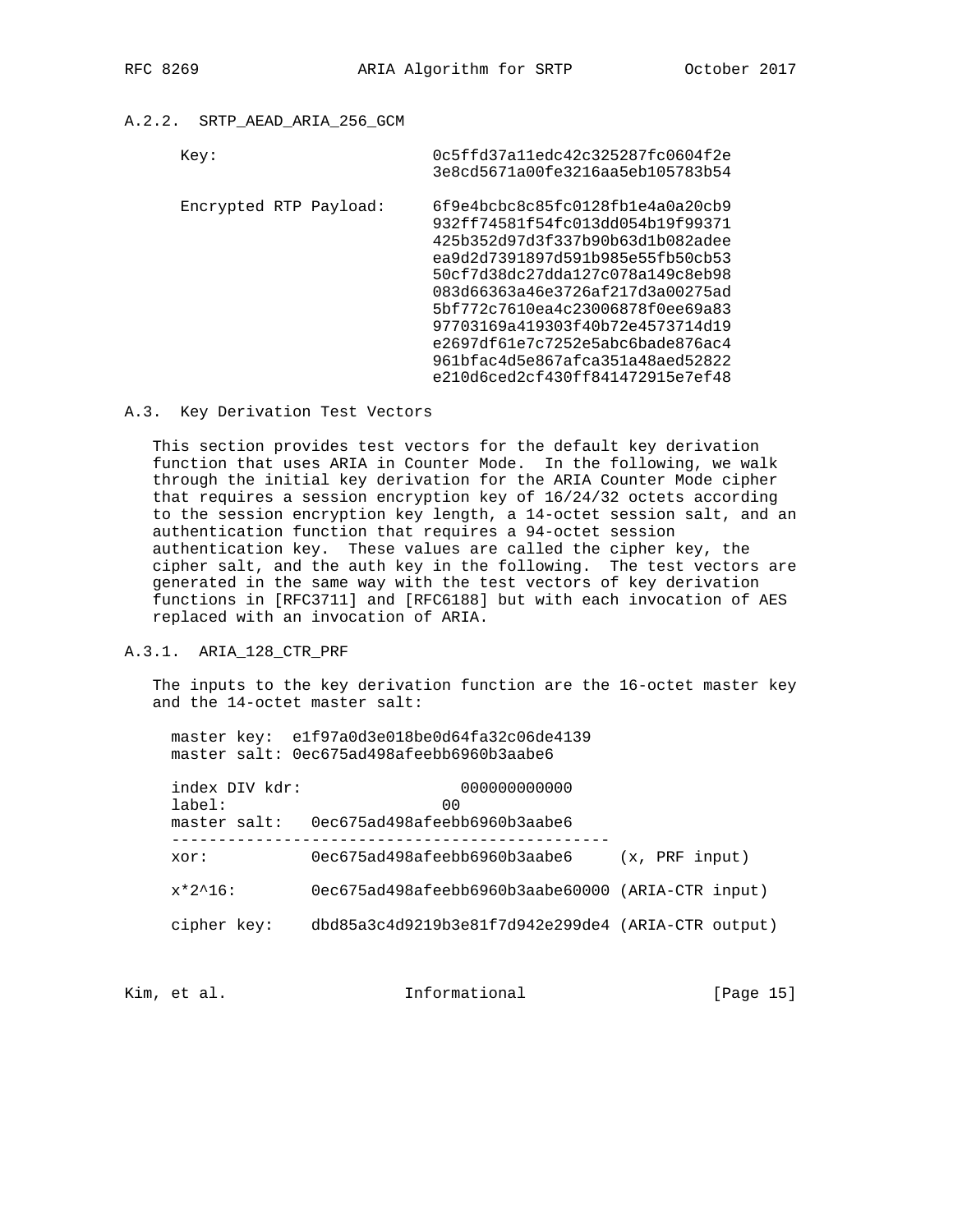ARIA-CTR protection profile requires a 14-octet cipher salt while ARIA-GCM protection profile requires a 12-octet cipher salt.

| index DIV kdr:<br>$label:1}$ : | 000000000000<br>02<br>master salt: 0ec675ad498afeebb6960b3aabe6 |                                          |
|--------------------------------|-----------------------------------------------------------------|------------------------------------------|
| xor:                           | 0ec675ad498afee9b6960b3aabe6                                    | (x, PRF input)                           |
| $x*2^16$ :                     | 0ec675ad498afee9b6960b3aabe60000 (ARIA-CTR input)               |                                          |
|                                | 9700657f5f34161830d7d85f5dc8be7f (ARIA-CTR output)              |                                          |
| cipher salt:                   | 9700657f5f34161830d7d85f5dc8<br>9700657f5f34161830d7d85f        | (ARIA-CTR profile)<br>(ARIA-GCM profile) |
| index DIV kdr:<br>label:       | 000000000000<br>01                                              |                                          |
|                                | master salt: 0ec675ad498afeebb6960b3aabe6                       |                                          |
| xor:                           | 0ec675ad498afeeab6960b3aabe6                                    | (x, PRF input)                           |
| $x*2^16$ :                     | 0ec675ad498afeeab6960b3aabe60000 (ARIA-CTR input)               |                                          |

 Below, the auth key is shown on the left, while the corresponding ARIA input blocks are shown on the right.

auth key **ARIA** input blocks

Kim, et al. 10 1nformational [Page 16]

d021877bd3eaf92d581ed70ddc050e03 0ec675ad498afeeab6960b3aabe60000 f11257032676f2a29f57b21abd3a1423 0ec675ad498afeeab6960b3aabe60001 769749bdc5dd9ca5b43ca6b6c1f3a7de 0ec675ad498afeeab6960b3aabe60002 4047904bcf811f601cc03eaa5d7af6db 0ec675ad498afeeab6960b3aabe60003 9f88efa2e51ca832fc2a15b126fa7be2 0ec675ad498afeeab6960b3aabe60004 469af896acb1852c31d822c45799 0ec675ad498afeeab6960b3aabe60005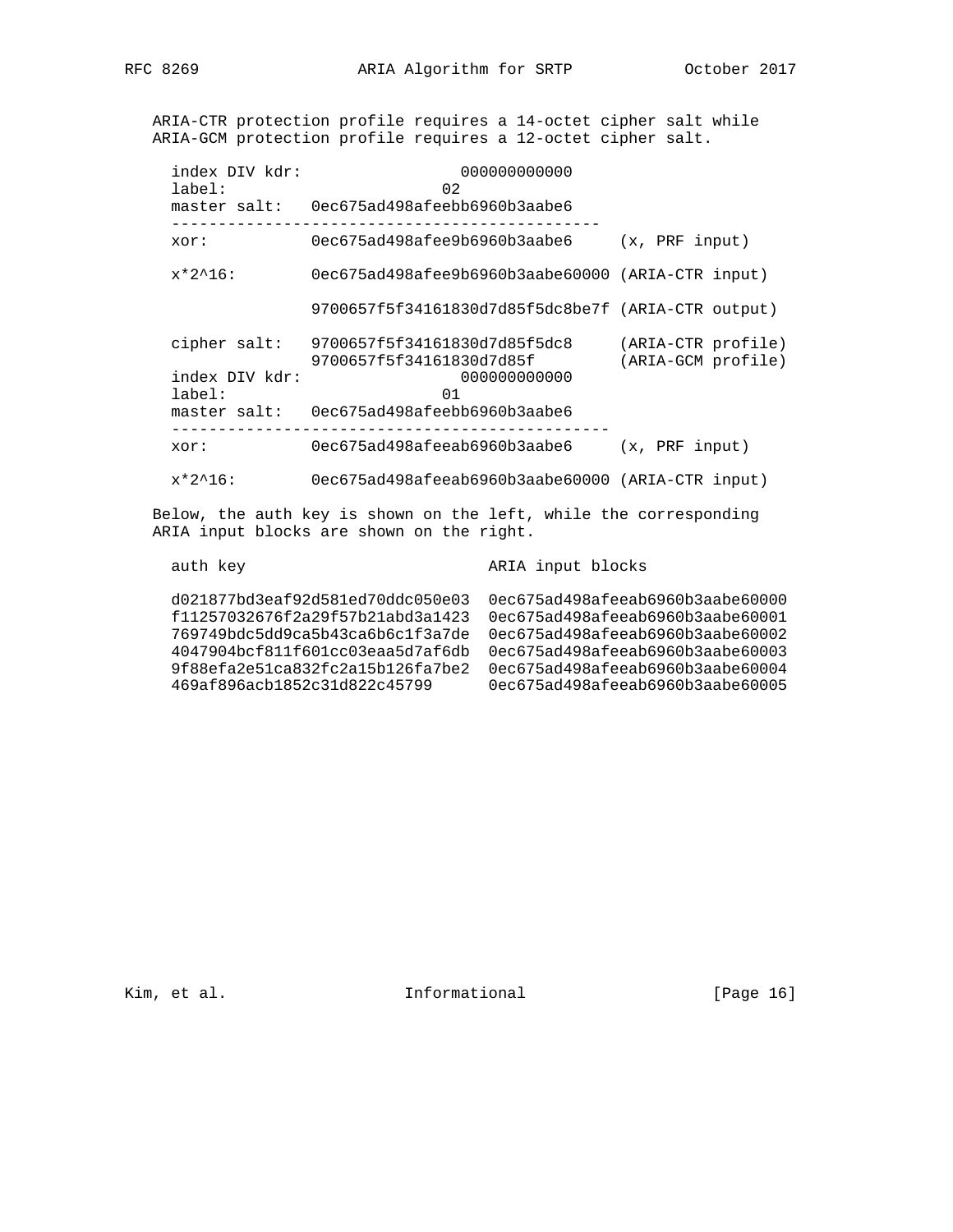# A.3.2. ARIA\_256\_CTR\_PRF

 The inputs to the key derivation function are the 32-octet master key and the 14-octet master salt:

 master key: 0c5ffd37a11edc42c325287fc0604f2e 3e8cd5671a00fe3216aa5eb105783b54 master salt: 0ec675ad498afeebb6960b3aabe6

 index DIV kdr: 000000000000 label: 00 master salt: 0ec675ad498afeebb6960b3aabe6 ---------------------------------------------- xor: 0ec675ad498afeebb6960b3aabe6 (x, PRF input) x\*2^16: 0ec675ad498afeebb6960b3aabe60000 (ARIA-CTR input) cipher key: 0649a09d93755fe9c2b2efba1cce930a (ARIA-CTR 1st output)

f2e76ce8b77e4b175950321aa94b0cf4 (ARIA-CTR 2nd output)

 ARIA-CTR protection profile requires a 14-octet cipher salt while ARIA-GCM protection profile requires a 12-octet cipher salt.

| index DIV kdr:<br>label: | 000000000000<br>02                                       |                                          |
|--------------------------|----------------------------------------------------------|------------------------------------------|
|                          | master salt: 0ec675ad498afeebb6960b3aabe6                |                                          |
| xor:                     | 0ec675ad498afee9b6960b3aabe6                             | (x, PRF input)                           |
| $x*2^16$ :               | 0ec675ad498afee9b6960b3aabe60000 (ARIA-CTR input)        |                                          |
|                          | 194abaa8553a8eba8a413a340fc80a3d (ARIA-CTR output)       |                                          |
| cipher salt:             | 194abaa8553a8eba8a413a340fc8<br>194abaa8553a8eba8a413a34 | (ARIA-CTR profile)<br>(ARIA-GCM profile) |
| index DIV kdr:<br>label: | 000000000000<br>01                                       |                                          |
|                          | master salt: 0ec675ad498afeebb6960b3aabe6                |                                          |
| xor:                     | 0ec675ad498afeeab6960b3aabe6                             | (x, PRF input)                           |
| $x*2^16$ :               | 0ec675ad498afeeab6960b3aabe60000 (ARIA-CTR input)        |                                          |

Kim, et al. 10. Informational [Page 17]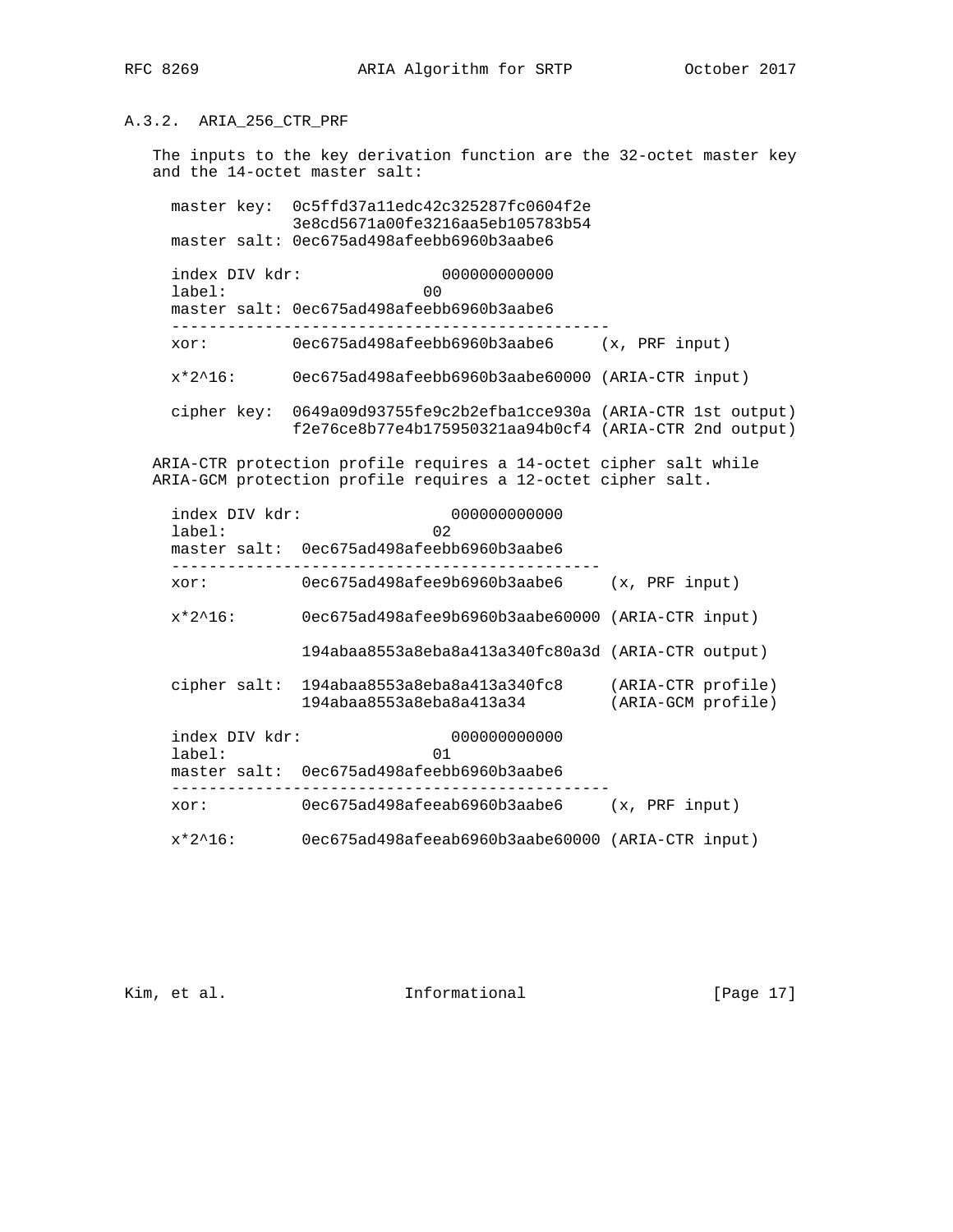Below, the auth key is shown on the left, while the corresponding ARIA input blocks are shown on the right.

auth key authorization of the Maria input blocks

| e58d42915873b71899234807334658f2<br>0bc460181d06e02b7a9e60f02ff10bfc | 0ec675ad498afeeab6960b3aabe60000<br>0ec675ad498afeeab6960b3aabe60001 |
|----------------------------------------------------------------------|----------------------------------------------------------------------|
| 9ade3795cf78f3e0f2556d9d913470c4<br>e82e45d254bfb8e2933851a3930ffe7d | 0ec675ad498afeeab6960b3aabe60002<br>0ec675ad498afeeab6960b3aabe60003 |
| fca751c03ec1e77e35e28dac4f17d1a5<br>80bdac028766d3b1e8f5a41faa3c     | 0ec675ad498afeeab6960b3aabe60004<br>0ec675ad498afeeab6960b3aabe60005 |

Kim, et al. Informational [Page 18]